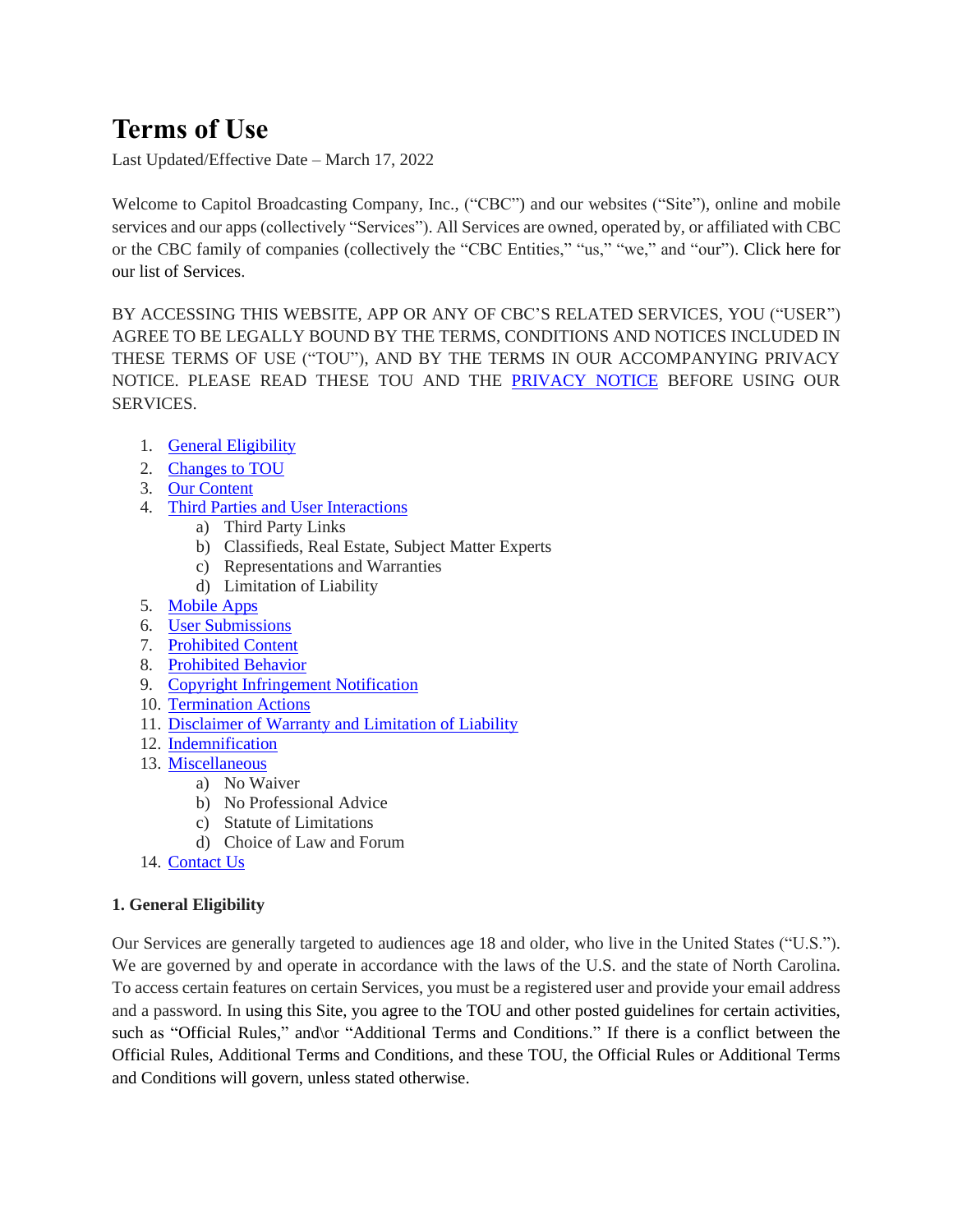# <span id="page-1-0"></span>**2. Changes to TOU**

We may need to change the TOU from time to time, without advance notice to you. For that reason, please review the TOU periodically. Updates are indicated through a change to the "Last Updated/Effective Date" posted at the top of this page. By continuing to use this Site or any Service after changes are posted, you accept the modified TOU.

## <span id="page-1-1"></span>**3. Our Content**

The content on this Site, except for User Submissions (as defined below), including the text, scripts, graphics, photos, videos, sounds, music, software, interactive features and the like ("Content") and the trademarks, service marks and logos ("Marks") are owned by or licensed to Us, subject to copyright and other intellectual property rights under U.S. and foreign laws and international conventions. Content on Sites under the CBC family of companies may not be used, copied, stored, reproduced, distributed, transmitted, broadcast, displayed, sold, licensed, or otherwise exploited for any purposes without the prior written consent of the respective owners. We reserve all rights to the Site and the Content. You agree to not use, copy, or distribute any of the Content, including User Submissions from Services, for any commercial purposes. You may link to our online services, articles, and information so long as Site is sourced, and Content is not reproduced, altered or manipulated. If you download or print a copy of the Content for personal use, you must retain all copyright and identifiable proprietary notices.

## <span id="page-1-3"></span>**4. Mobile Apps**

By installing and/or using any of our apps, you accept all terms and conditions in this TOU. Our apps use location-based services that can locate, monitor and retain your approximate or precise current and past locations. These services should not be used or relied on as an emergency locator system, or for any other situation in which the inaccuracy or failure of the location-based service to operate properly could lead to personal injury, death, or property damage. You understand and acknowledge that we assume no responsibility or liability, in whole or in part, for any delayed, undelivered, or missed communication from our Services.

#### <span id="page-1-2"></span>**5. Third Parties and User Interactions**

**a. Third Party Links.** This Site contains links to other websites that are not owned or operated by the CBC family of companies and are independent from our Site. Visiting such websites is at your own risk. We are not responsible for the business practices, performance or quality of any products, services, content, or other materials made available on or offered through the linked websites. A link to another website does not constitute our endorsement of that website, nor of any product, service, content, or other material offered on that site.

**b. Classifieds/Real Estate/Subject Matter Experts.** User interactions with organizations or individuals found on or through the Services, including payment and delivery of goods or services, and any other terms, conditions, warranties, or representations associated with such dealings, are solely between you and such organizations and/or individuals. You should conduct any investigation and research you feel necessary or appropriate before proceeding with any transaction with any third party. If a dispute arises between you and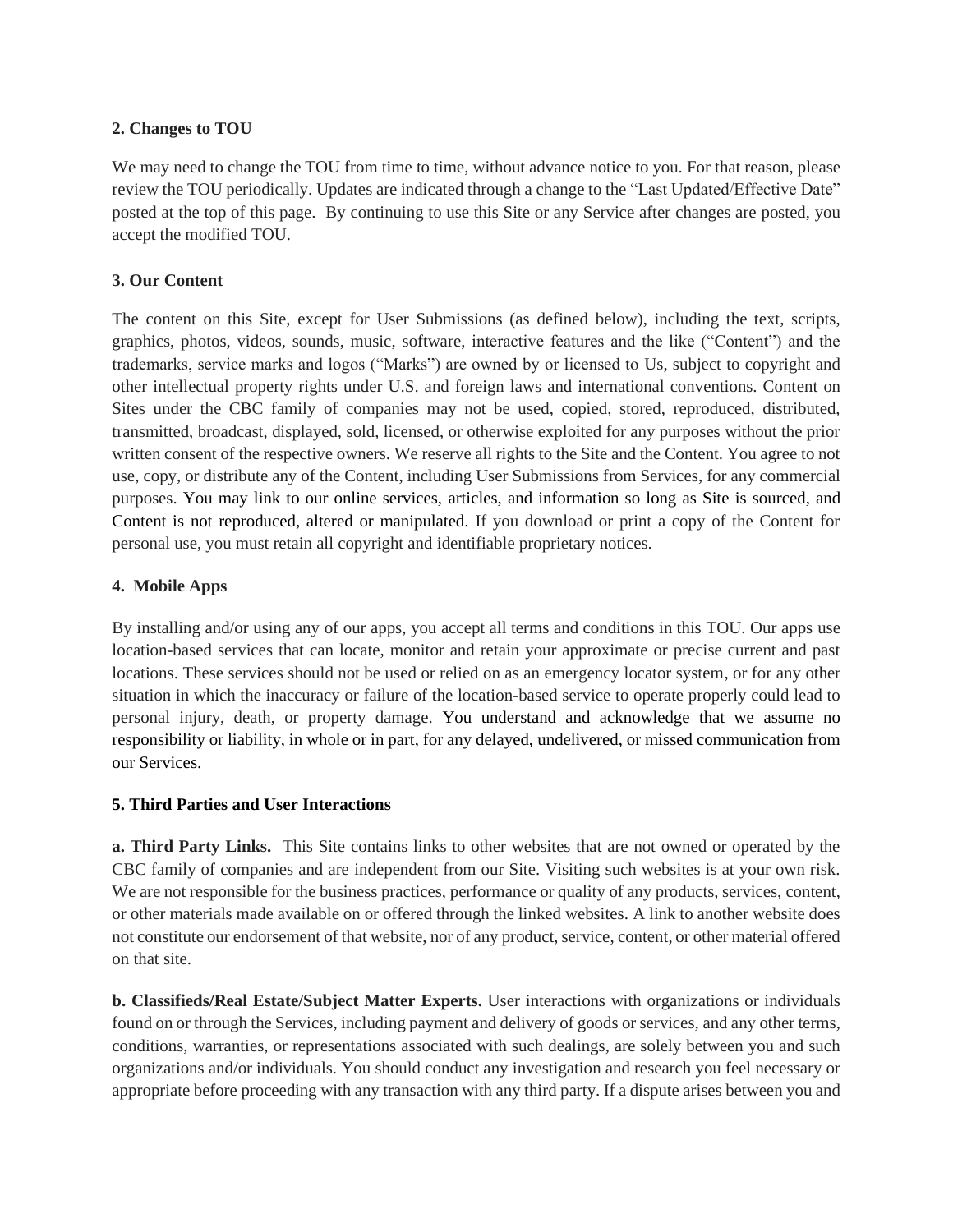any third party, you agree that we will not be responsible or liable for any loss or damage of any sort incurred as the result of any such dealings.

**c. Representations and Warranties.** You agree that you will not post any classified or other listings on this Site that (a) violates any applicable law, rule, or regulation (including false or deceptive advertising); (b) is libelous; or (c) infringes any right of any third party, including, but not limited to, any contractual right, copyright, trademark, or trade secret right or any right of privacy or publicity. You will indemnify and hold the CBC Entities harmless against all expenses and\or losses, including reasonable attorneys' fees, incurred by the CBC Entities in connection with any breach or alleged breach of this warranty.

**d. Limitation of Liability.** OUR AGGREGATE LIMIT OF LIABILITY ARISING OUT OF ANY CLASSIFIED OR REAL ESTATE AD YOU POST OR ATTEMPT TO POST ON THIS SITE, AND ANY ENHANCEMENT YOU POST TO AN EXISTING LISTING, WILL BE LIMITED TO THE AMOUNT YOU PAID (IF ANY) FOR THE AD(S) AND/OR LISTING(S) FROM WHICH THE CLAIM ARISES.

## <span id="page-2-0"></span>**6. User Submissions**

This Site may permit users to submit videos, photographs, audio recordings, tweets, posts, blogs or other communications ("User Submission(s)"). By providing a User Submission, you affirm, represent, and/or warrant that: (i) you own the content, or otherwise have the right to post such content to our Site; (ii) the content is accurate, (iii) the content will not violate the rights of or cause injury to any person or entity, and (iv) you own or have the necessary licenses, rights, consents, and permissions to authorize us to use the User Submissions at our discretion.

You agree to allow us to host, share, and/or publish User Submissions, and understand that we do not guarantee any confidentiality with respect to User Submissions. We reserve the right to remove User Submissions without prior notice.

While you retain ownership rights, submitting User Submissions grants us a worldwide, non-exclusive, royalty-free, sublicenseable and transferable license to use, reproduce, distribute, prepare derivative works of and to display the User Submissions. You also grant each user of the Site a non-exclusive license to access your User Submissions, and to use, reproduce, distribute, prepare derivative works of, and display User Submissions. The license granted here, by you, terminates in part once you remove or delete a User Submission from the Site. Your termination applies only to our future use of your User Submission and does not apply to any previous use, distribution or promotion.

# <span id="page-2-1"></span>**7. Prohibited Content**

By using our Site, or submitting User Submissions, you agree that you will not make available any content or material that:

- Infringes any copyright, patent, trademark, trade secret or other proprietary rights of any party
- You do not have a right to make available under any law or under contractual or fiduciary relationships (such as inside information, proprietary and confidential information learned or disclosed as part of employment relationships or under nondisclosure agreements)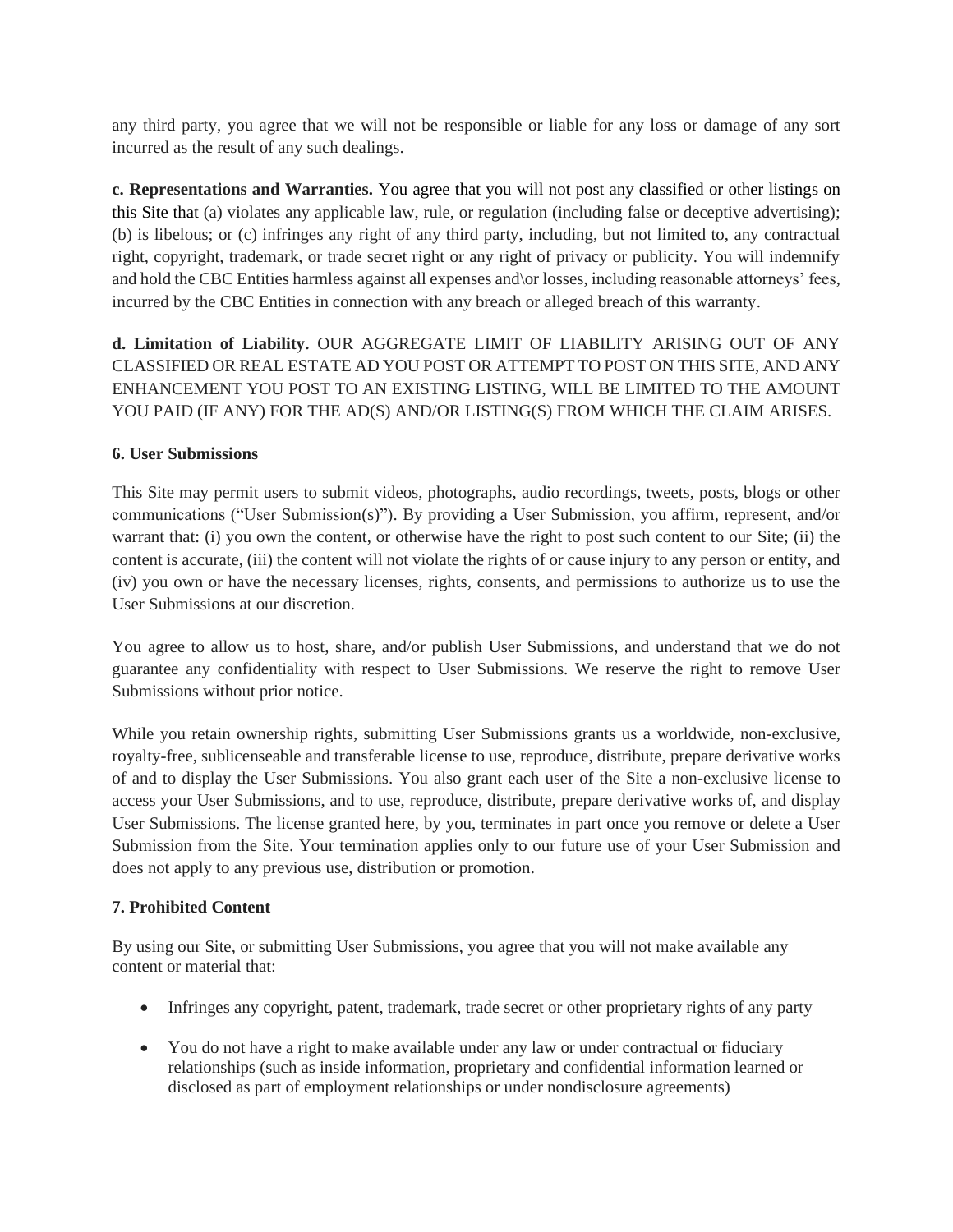- Is false, inaccurate, deceptive, misleading or deceitful
- Is profane, sexually explicit, tortious, vulgar, obscene, libelous, abusive, misleading, unlawful, or infringes on the rights of others
- Harasses, degrades, intimidates or is hateful toward an individual or group of individuals because of religion, gender, sexual orientation, race, ethnicity, age, or disability
- Harms minors in any way
- Impersonates any person or entity, including, but not limited to, a CBC employee or another member, or that falsely states or otherwise misrepresents your affiliation with a person or entity
- Includes personal or identifying information about another person without that person's explicit consent
- Constitutes or includes unsolicited or unauthorized advertising, promotional materials, "junk" mail," "spam," "chain letters," "pyramid schemes," or any other form of unauthorized solicitation
- Contains software viruses or any other computer code, files or programs designed to interrupt, destroy or limit the functionality of the Site or any computer software or hardware or telecommunications equipment
- Interferes with or disrupts the Site, its servers or networks, or violates any requirements, procedures, policies or regulations of networks connected to the Site
- Intentionally or unintentionally violates any local, state, national or international law or
- Provides material support or resources (or conceals or disguises the nature, location, source, or ownership of material support or resources) to any organization(s) designated by the U.S. government as a foreign terrorist organization pursuant to section 219 of the Immigration and Nationality Act

# <span id="page-3-0"></span>**8. Prohibited Behavior**

You further agree that you will not, and will not encourage anyone else to:

- Collect personal data about, including email addresses of other members for commercial or unlawful purposes
- Repeatedly post the same or similar content or otherwise impose an unreasonable or disproportionately large load on our infrastructure
- Circumvent, disable or otherwise interfere with security related features of the Site or
- Use or launch by automated means, including spiders, robots, crawlers, data mining tools, offline readers or the like to download data from this Site

We do grant an exception for internet search engines (e.g., Google, Bing) and non-commercial public archives that comply with our TOU, to use automated services to access the Site and our Content. This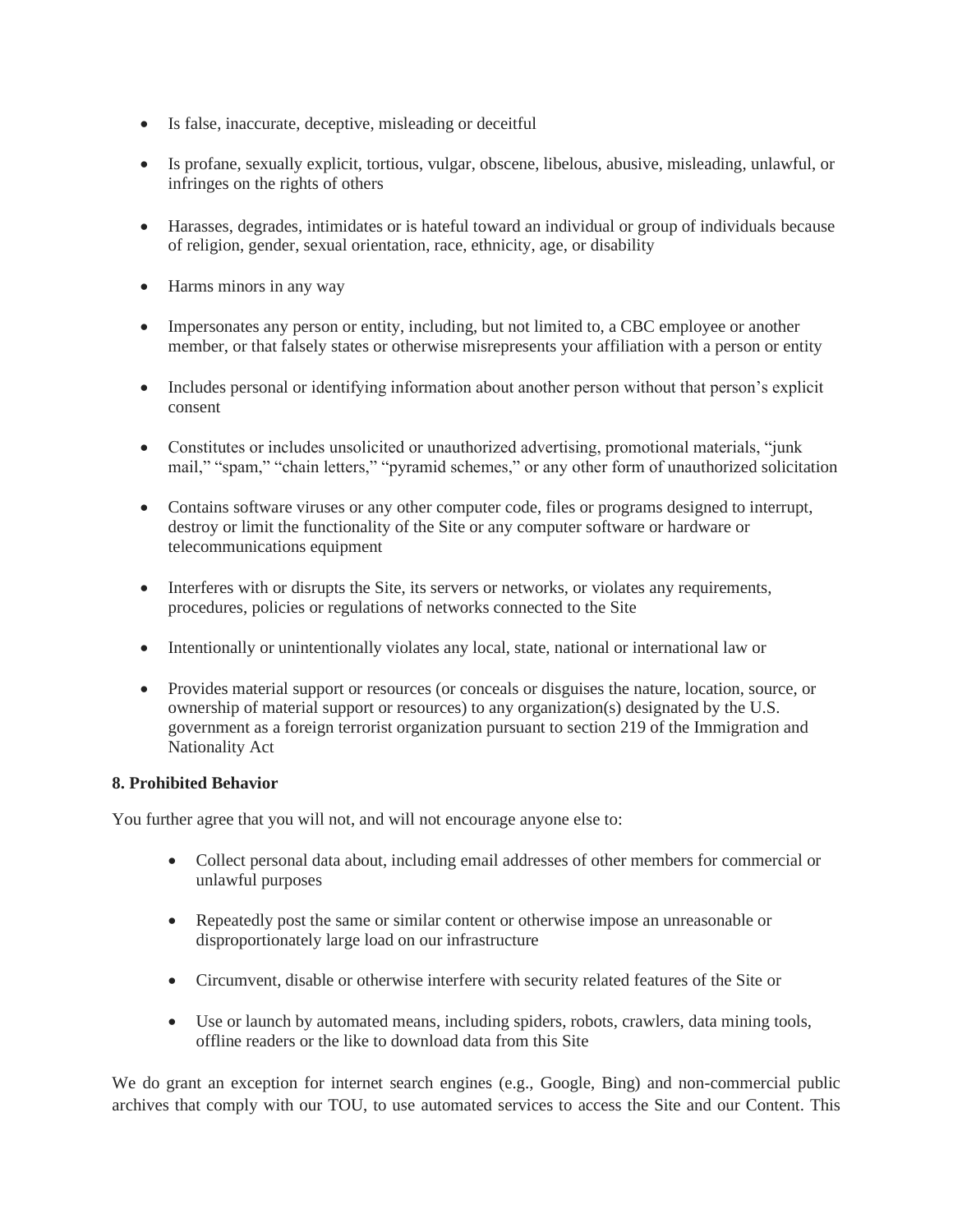exception is for the sole purpose of search engine indexing, not to cache or archive any such materials. We reserve the right to revoke this exception either generally or in specific cases, at any time.

## <span id="page-4-0"></span>**9. Copyright Infringement Notification Procedure**

If you believe your intellectual property has been used on this Site without authorization in a way that constitutes copyright infringement, please notify us. [Click here](https://www.wral.com/rs/page/1080203/) [for instructions on how to do so.](https://www.wral.com/rs/page/1080203/)

If you have received a DMCA 'takedown notice' you may file a counter-notification via the instructions in the above link.

#### <span id="page-4-1"></span>**10. Termination Actions**

We will terminate any member account that: (a) we believe has been created using false or fraudulent information; (b) any member name that we deem offensive or inappropriate; (c) any account that violates this TOU or is inactive for an extended period. If you discover or suspect any unauthorized use of your password or account, you agree to immediately notify our [Privacy Administrator.](mailto:privacy_admin@capitolbroadcasting.com?subject=DCMA%20Concern)

## <span id="page-4-2"></span>**11. Disclaimer of Warranty and Limitation of Liability**

NO WARRANTIES: YOU AGREE THAT USING THIS SITE AND ANY MATERIAL OR INFORMATION AVAILABLE THROUGH THIS SITE IS ENTIRELY AT YOUR OWN RISK. THIS SITE IS PROVIDED BY US ON AN "AS IS" AND "AS AVAILABLE" BASIS. WE MAKE NO REPRESENTATIONS OR WARRANTIES AS TO HOW ACCURATE, CURRENT OR COMPLETE INFORMATION MAY BE. NOR DO WE GUARANTEE THE SITE WILL BE ERROR-FREE, TYPO-FREE, CONTINUOUSLY AVAILABLE, OR FREE OF VIRUSES OR OTHER HARMFUL COMPONENTS. TO THE FULLEST EXTENT PERMITTED BY LAW, WE DISCLAIM ANY WARRANTIES FOR (a) MERCHANTABILITY OR FITNESS OF SERVICES OR GOODS ADVERTISED ON OR ACCESSED THROUGH ANY LINKS ON THE SITE, AND (b) ANY COPYRIGHT INFRINGEMENT.

LIMITATIONS ON OUR LIABILITY: UNDER NO CIRCUMSTANCES WILL WE OR THE CBC ENTITIES BE LIABLE TO YOU OR ANYONE ELSE FOR ANY DAMAGES ARISING OUT OF YOUR USE OF THIS SITE, OR ANY PRODUCT OR SERVICE LINKED TO, FROM OR ADVERTISED OR PROMOTED ON THIS SITE, INCLUDING ANY LIABILITY FOR CONSEQUENTIAL, SPECIAL, INCIDENTAL, INDIRECT, PUNITIVE, EXEMPLARY, OR OTHER DAMAGES OF ANY KIND (INCLUDING LOST REVENUES OR PROFITS, LOSS OF BUSINESS OR LOSS OF DATA). YOU AGREE THAT THE LIABILITY, IF ANY, OF THE CBC ENTITIES ARISING OUT OF ANY KIND OF LEGAL CLAIM IN ANY WAY CONNECTED TO THIS SITE WILL NOT EXCEED THE AMOUNT YOU PAID, IF ANY, TO US FOR THE USE OF THIS SITE.

CERTAIN JURISDICTIONS DO NOT ALLOW LIMITATIONS ON IMPLIED WARRANTIES OR THE EXCLUSION OR LIMITATION OF CERTAIN DAMAGES. IF THESE LAWS APPLY TO YOU, SOME OR ALL OF THE ABOVE DISCLAIMERS, EXCLUSIONS, OR LIMITATIONS MAY NOT APPLY.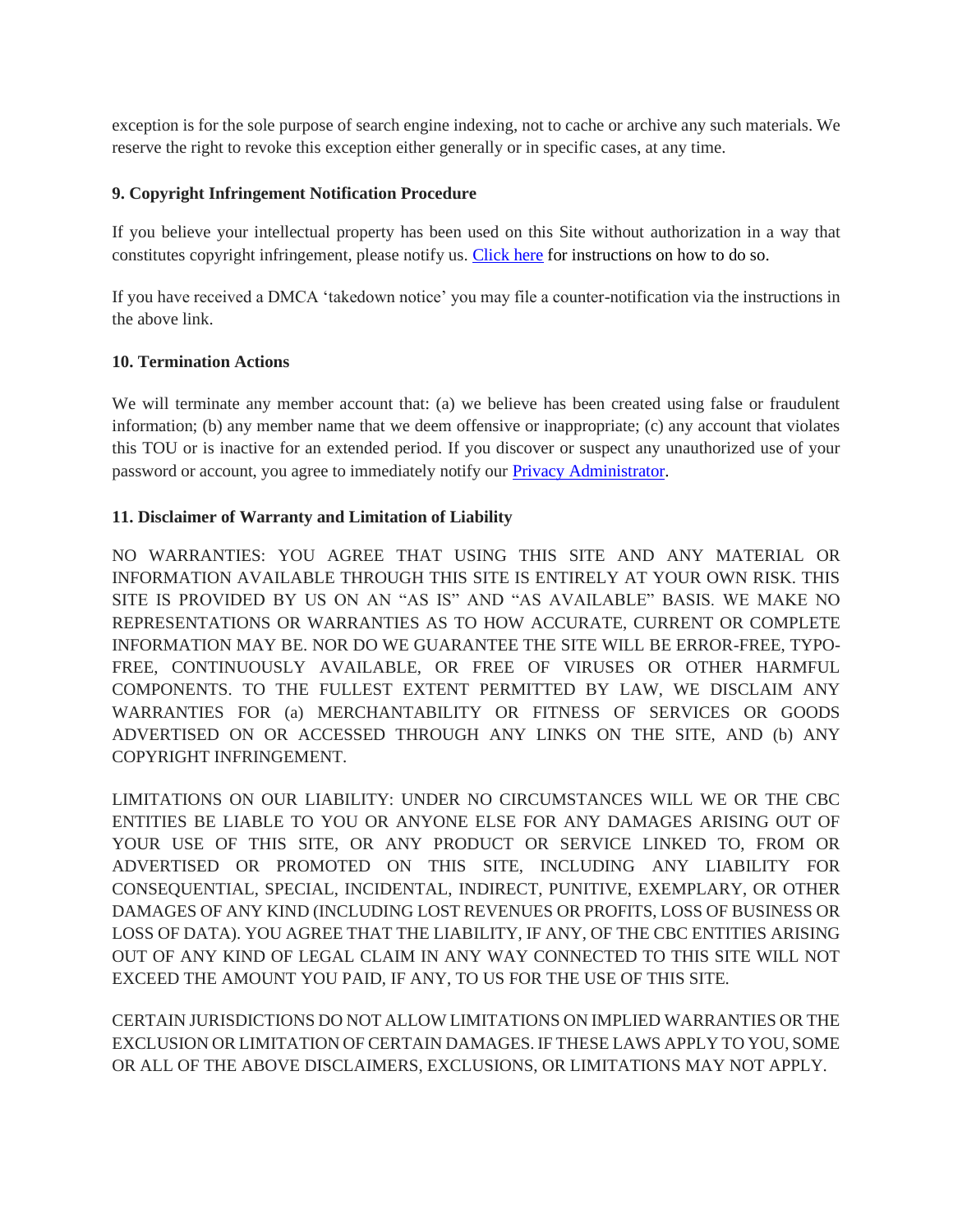# <span id="page-5-0"></span>**12. Indemnification**

YOU AGREE TO DEFEND, INDEMNIFY AND HOLD HARMLESS THE CBC ENTITIES, THEIR DIRECTORS, OFFICERS, EMPLOYEES AND AGENTS FROM AND AGAINST ANY CLAIMS, EXPENSES, ACTIONS OR INVESTIGATIONS ARISING OUT OF THE USE OF THIS SITE BY YOU OR YOUR ACCOUNT. WE WILL NOTIFY YOU PROMPTLY OF ANY SUCH CLAIM AND ASSIST YOU, IF REQUESTED AND AT YOUR EXPENSE, IN DEFENDING ANY SUCH CLAIM. YOU MAY NOT SETTLE ANY CLAIM COVERED BY THIS SECTION WITHOUT OUR PRIOR WRITTEN APPROVAL. WE RETAIN THE RIGHT TO TAKE EXCLUSIVE CONTROL AND DEFENSE OF ANY CLAIM SUBJECT TO INDEMNIFICATION BY YOU. YOU WILL COOPERATE FULLY WITH US BY DECLARING ANY AVAILABLE DEFENSES.

#### <span id="page-5-1"></span>**13. Miscellaneous**

#### (a) No Waiver

Our failure to exercise or enforce any of our rights or to enforce any provision of the TOU will not constitute a waiver of such right or provision. If any provision of the TOU is found by a court of competent jurisdiction to be invalid, the parties nevertheless agree that the court should endeavor to give effect to the parties' intentions as reflected in the provision, and that all other provisions of the TOU will remain in full force and effect.

#### (b) No Professional Advice

Any information supplied by any employee or agent for the CBC Entities, whether by telephone, email, article, broadcast, post, letter or other form of communication, is intended solely as general guidance on the use of the Services and does not constitute a waiver or modification of any of the terms in the TOU, or any legal, tax, accounting or other professional advice.

#### (c) Statute of Limitations

You agree that, regardless of any statute or law to the contrary, any claim or cause of action arising out of or related to the TOU or use of this Site must be filed within one (1) year after such claim or cause of action arose or be forever barred.

#### (d) Choice of Law and Forum

Any dispute of any sort that might arise between you and CBC will be governed by the laws of North Carolina, without regard to its principles of conflict of laws. You and CBC submit to the exclusive jurisdiction of the state and federal courts in the Eastern District of North Carolina.

#### <span id="page-5-2"></span>**14. Contact Us**

We welcome any suggestions you may have to improve our Services. Please [send us your feedback](https://www.wral.com/Contact-Us/1007423/) [through the specific Service link found here.](https://www.wral.com/Contact-Us/1007423/) If you have questions about the TOU please contact us via our **Privacy Administrator**.